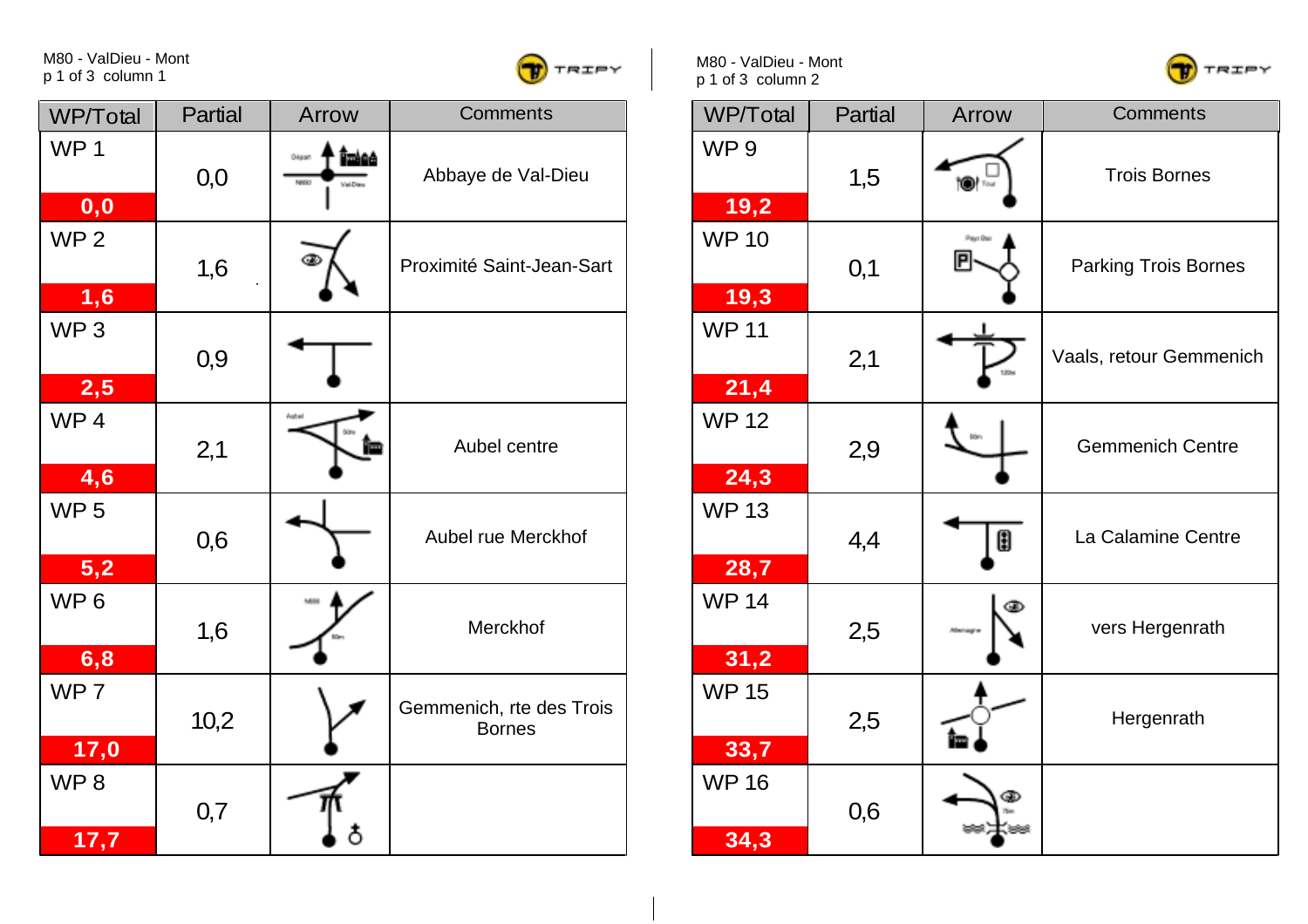M80 - ValDieu - Mont p 2 of 3 column 1



| WP/Total             | Partial | Arrow              | <b>Comments</b>        | WP/Total             | Partial | Arrow        | Comments             |
|----------------------|---------|--------------------|------------------------|----------------------|---------|--------------|----------------------|
| <b>WP 17</b><br>34,9 | 0,6     |                    | vers Fossei            | <b>WP 25</b><br>46,2 | 1,7     |              | Schossent            |
| <b>WP18</b><br>35,9  | 1,0     | <b>HILLING YOU</b> | Voie TGV               | <b>WP 26</b><br>48,9 | 2,7     | Tea          |                      |
| <b>WP 19</b><br>37,4 | 1,5     |                    |                        | <b>WP 27</b><br>58,1 | 9,2     |              | <b>Eupen Nispe</b>   |
| <b>WP 20</b><br>37,9 | 0,5     | \$                 | Rochuskapelle          | <b>WP 28</b><br>58,5 | 0,4     |              | Eupen Voulve         |
| <b>WP 21</b><br>39,7 | 1,8     |                    | <b>Eynatten Centre</b> | <b>WP 29</b><br>59,3 | 0,8     |              | <b>Eupen Centr</b>   |
| <b>WP 22</b><br>42,3 | 2,6     |                    | Raeren Centre          | <b>WP30</b><br>60,1  | 0,8     | Monscha<br>饂 | <b>Eupen Unterst</b> |
| <b>WP 23</b><br>43,2 | 0,9     | i≙â<br>Chillege    |                        | <b>WP31</b><br>77,5  | 17,4    | Aonahau      |                      |
| <b>WP 24</b><br>44,5 | 1,3     | $\mathbb{V}_-$     | <b>Hautes Fagnes</b>   | <b>WP32</b><br>79,9  | 2,4     | Morazh       |                      |

M80 - ValDieu - Mont p 2 of 3 column 2



| WP/Total             | Partial | Arrow          | Comments             |  |  |
|----------------------|---------|----------------|----------------------|--|--|
| <b>WP 25</b><br>46,2 | 1,7     |                | Schossent            |  |  |
|                      |         |                |                      |  |  |
| <b>WP 26</b>         | 2,7     |                |                      |  |  |
| 48,9                 |         |                |                      |  |  |
| <b>WP 27</b>         | 9,2     |                | <b>Eupen Nispert</b> |  |  |
| 58,1                 |         |                |                      |  |  |
| <b>WP 28</b>         | 0,4     |                | Eupen Voulveld       |  |  |
| 58,5                 |         |                |                      |  |  |
| <b>WP 29</b>         | 0,8     |                | <b>Eupen Centre</b>  |  |  |
| 59,3                 |         |                |                      |  |  |
| <b>WP30</b>          | 0,8     | Monschau<br>Îm | Eupen Unterstadt     |  |  |
| 60,1                 |         |                |                      |  |  |
| <b>WP31</b>          | 17,4    | Monshau        |                      |  |  |
| 77,5                 |         |                |                      |  |  |
| <b>WP32</b>          | 2,4     |                |                      |  |  |
| 79,9                 |         |                |                      |  |  |